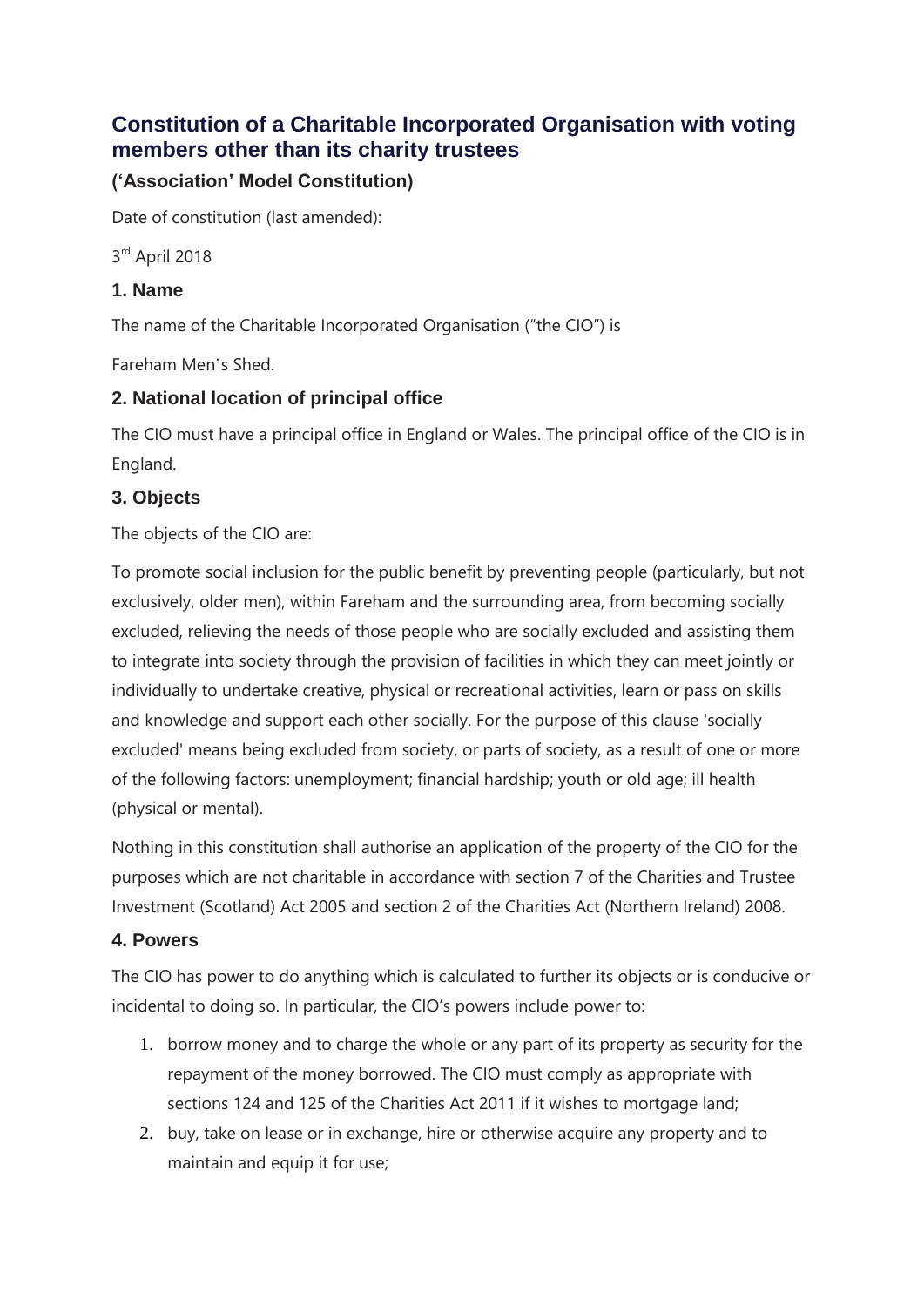- 3. sell, lease or otherwise dispose of all or any part of the property belonging to the CIO. In exercising this power, the CIO must comply as appropriate with sections 117 and 119-123 of the Charities Act 2011;comply as appropriate with sections 117 and 119-123 of the Charities Act 2011;
- 4. employ and remunerate such staff as are necessary for carrying out the work of the CIO. The CIO may employ or remunerate a charity trustee only to the extent that it is permitted to do so by clause 6 (Benefits and payments to charity trustees and connected persons) and provided it complies with the conditions of those clauses;
- 5. deposit or invest funds, employ a professional fund-manager, and arrange for the investments or other property of the CIO to be held in the name of a nominee, in the same manner and subject to the same conditions as the trustees of a trust are permitted to do by the Trustee Act 2000;

## **5. Application of income and property**

- 1. The income and property of the CIO must be applied solely towards the promotion of the objects.
	- (a) A charity trustee is entitled to be reimbursed from the property of the CIO or may pay out of such property reasonable expenses properly incurred by him or her when acting on behalf of the CIO.
	- (b) A charity trustee may benefit from trustee indemnity insurance cover purchased at the CIO's expense in accordance with, and subject to the conditions in, section 189 of the Charities Act 2011.
- 2. None of the income or property of the CIO may be paid or transferred directly or indirectly by way of dividend, bonus or otherwise by way of profit to any member of the CIO. This does not prevent a member who is not also a charity trustee receiving:
	- (a) a benefit from the CIO as a beneficiary of the CIO;
	- (b) reasonable and proper remuneration for any goods or services supplied to the CIO.
- 3. Nothing in this clause shall prevent a charity trustee or connected person receiving any benefit or payment which is authorised by Clause 6.

# **6. Benefits and payments to charity trustees and connected persons (1) General provisions**

No charity trustee or connected person may:

- (a) buy or receive any goods or services from the CIO on terms preferential to those applicable to members of the public;
- (b) sell goods, services, or any interest in land to the CIO;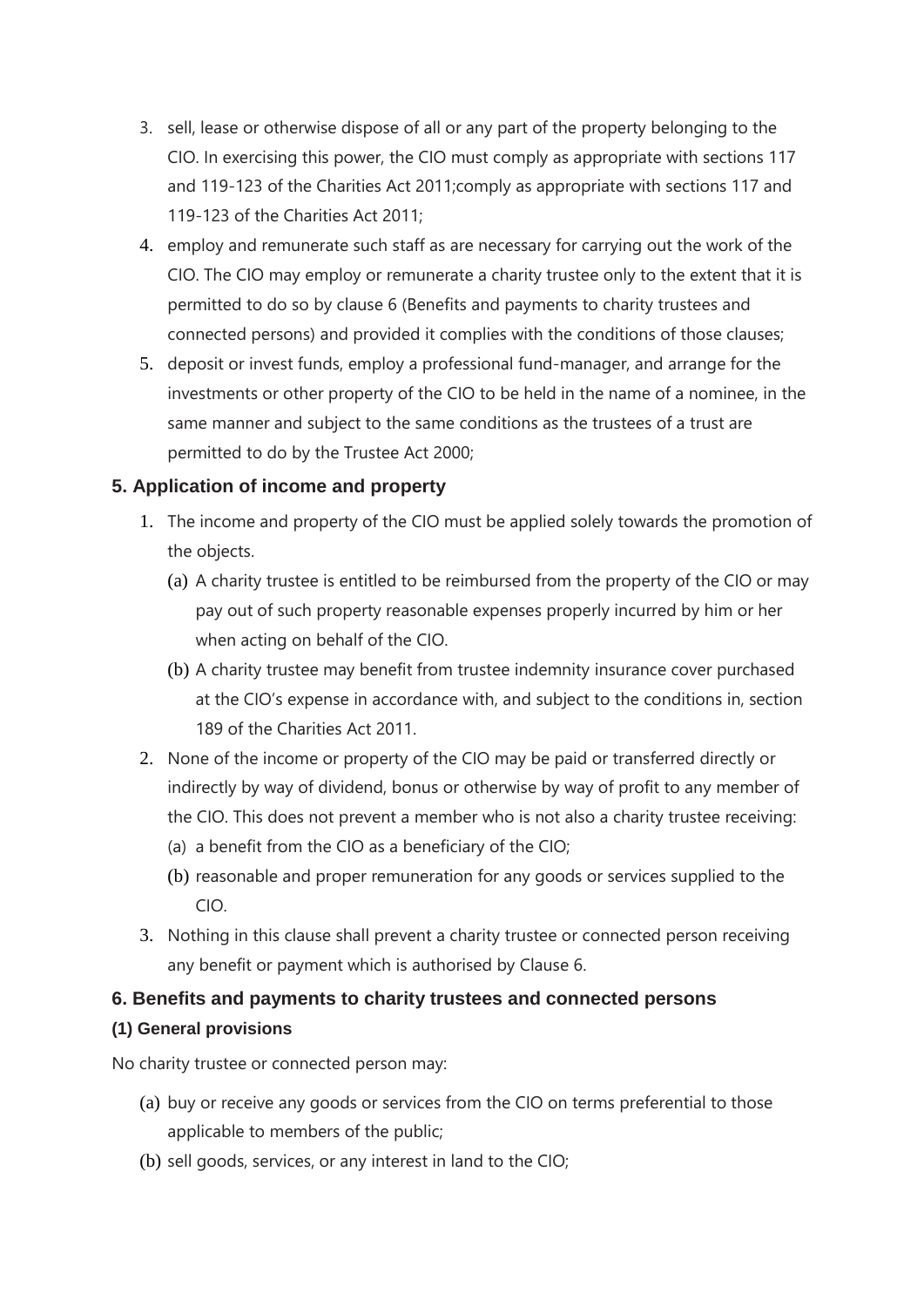- (c) be employed by, or receive any remuneration from, the CIO;
- (d) receive any other financial benefit from the CIO;

unless the payment or benefit is permitted by sub-clause (2) of this clause, or authorised by the court or the prior written consent of the Charity Commission ("the Commission") has been obtained. In this clause, a "financial benefit" means a benefit, direct or indirect, which is either money or has a monetary value.

#### **(2) Scope and powers permitting trustees' or connected persons' benefits**

- (a) A charity trustee or connected person may receive a benefit from the CIO as a beneficiary of the CIO provided that a majority of the trustees do not benefit in this way.
- (b) A charity trustee or connected person may enter into a contract for the supply of services, or of goods that are supplied in connection with the provision of services, to the CIO where that is permitted in accordance with, and subject to the conditions in, section 185 to 188 of the Charities Act 2011.
- (c) Subject to sub-clause (3) of this clause a charity trustee or connected person may provide the CIO with goods that are not supplied in connection with services provided to the CIO by the charity trustee or connected person.
- (d) A charity trustee or connected person may receive interest on money lent to the CIO at a reasonable and proper rate which must be not more than the Bank of England bank rate (also known as the base rate).
- (e) A charity trustee or connected person may receive rent for premises let by the trustee or connected person to the CIO. The amount of the rent and the other terms of the lease must be reasonable and proper. The charity trustee concerned must withdraw from any meeting at which such a proposal or the rent or other terms of the lease are under discussion.
- (f) A charity trustee or connected person may take part in the normal trading and fundraising activities of the CIO on the same terms as members of the public.

#### **(3) Payment for supply of goods only – controls**

The CIO and its charity trustees may only rely upon the authority provided by sub-clause (2)(c) of this clause if each of the following conditions is satisfied:

- (a) The amount or maximum amount of the payment for the goods is set out in a written agreement between the CIO and the charity trustee or connected person supplying the goods ("the supplier").
- (b) The amount or maximum amount of the payment for the goods does not exceed what is reasonable in the circumstances for the supply of the goods in question.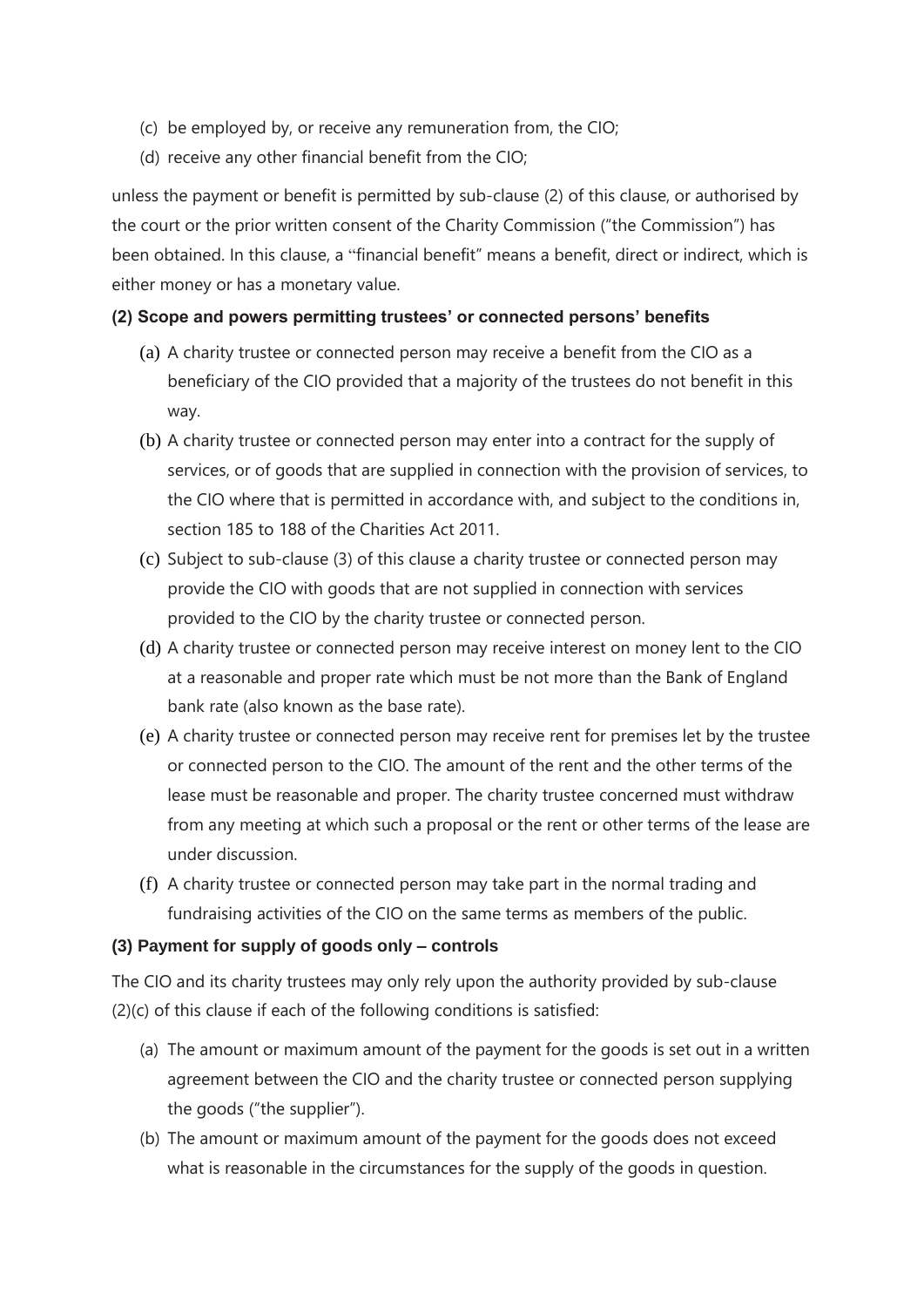- (c) The other charity trustees are satisfied that it is in the best interests of the CIO to contract with the supplier rather than with someone who is not a charity trustee or connected person. In reaching that decision the charity trustees must balance the advantage of contracting with a charity trustee or connected person against the disadvantages of doing so.
- (d) The supplier is absent from the part of any meeting at which there is discussion of the proposal to enter into a
- (e) contract or arrangement with him or her or it with regard to the supply of goods to the CIO.
- (f) The supplier does not vote on any such matter and is not to be counted when calculating whether a quorum of charity trustees is present at the meeting.
- (g) The reason for their decision is recorded by the charity trustees in the minute book.
- (h) A majority of the charity trustees then in office are not in receipt of remuneration or payments authorised by clause 6.
- (4) In sub-clauses (2) and (3) of this clause:
	- (a) "the CIO" includes any company in which the CIO:
		- i. holds more than 50% of the shares; or
		- ii. controls more than 50% of the voting rights attached to the shares; or
	- iii. has the right to appoint one or more directors to the board of the company;
	- (b) "connected person" includes any person within the definition set out in clause [30] (Interpretation);

### **7. Conflicts of interest and conflicts of loyalty**

A charity trustee must:

- 1. declare the nature and extent of any interest, direct or indirect, which he or she has in a proposed transaction or arrangement with the CIO or in any transaction or arrangement entered into by the CIO which has not previously been declared; and
- 2. absent himself or herself from any discussions of the charity trustees in which it is possible that a conflict of interest will arise between his or her duty to act solely in the interests of the CIO and any personal interest (including but not limited to any financial interest).

Any charity trustee absenting himself or herself from any discussions in accordance with this clause must not vote or be counted as part of the quorum in any decision of the charity trustees on the matter.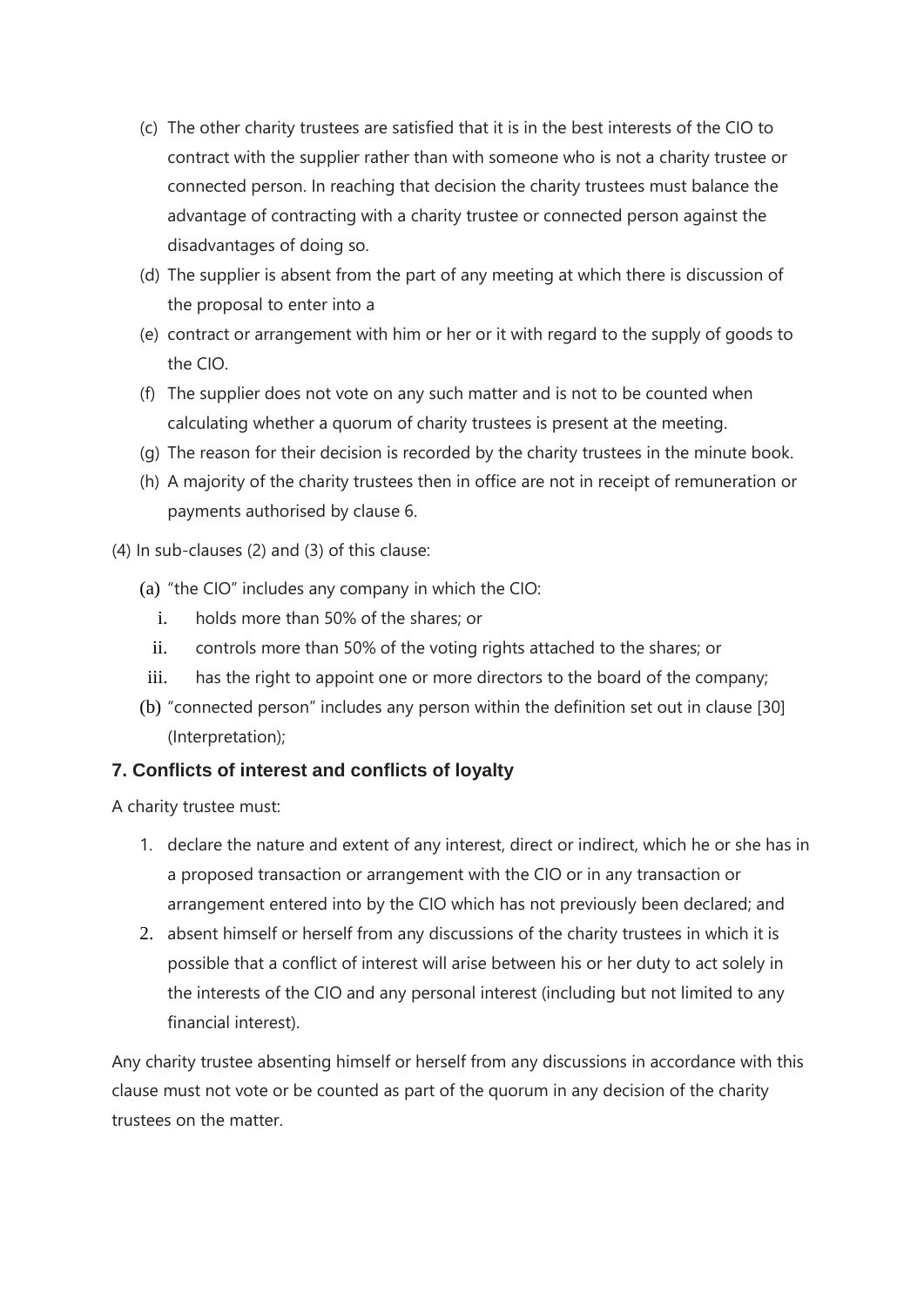## **8. Liability of members to contribute to the assets of the CIO if it is wound up**

If the CIO is wound up, the members of the CIO have no liability to contribute to its assets and no personal responsibility for settling its debts and liabilities.

#### **9. Membership of the CIO**

#### 1. **Admission of new members**

(a) **Eligibility**

Membership of the CIO is open to anyone who is interested in furthering its purposes, and who, by applying for membership, has indicated his, her or its agreement to become a member and acceptance of the duty of members set out in sub-clause (3) of this clause.

#### (b) **Admission procedure**

The charity trustees:

- i. may require applications for membership to be made in any reasonable way that they decide;
- ii. shall, if they approve an application for membership, notify the applicant of their decision within 21 days
- iii. may refuse an application for membership if they believe that it is in the best interests of the CIO for them to do so;
- iv. shall, if they decide to refuse an application for membership, give the applicant their reasons for doing so, within 21 days of the decision being taken, and give the applicant the opportunity to appeal against the refusal; and
- v. shall give fair consideration to any such appeal, and shall inform the applicant of their decision, but any decision to confirm refusal of the application for membership shall be final.

### **2. Transfer of membership**

Membership of the CIO cannot be transferred to anyone else.

### **3. Duty of members**

It is the duty of each member of the CIO to exercise his or her powers as a member of the CIO in the way he or she decides in good faith would be most likely to further the purposes of the CIO.

### **4. Termination of membership**

- (a) Membership of the CIO comes to an end if:
	- i. the member dies, or, in the case of an organisation (or the representative of an organisation) that organisation ceases to exist; or
	- ii. the member sends a notice of resignation to the charity trustees; or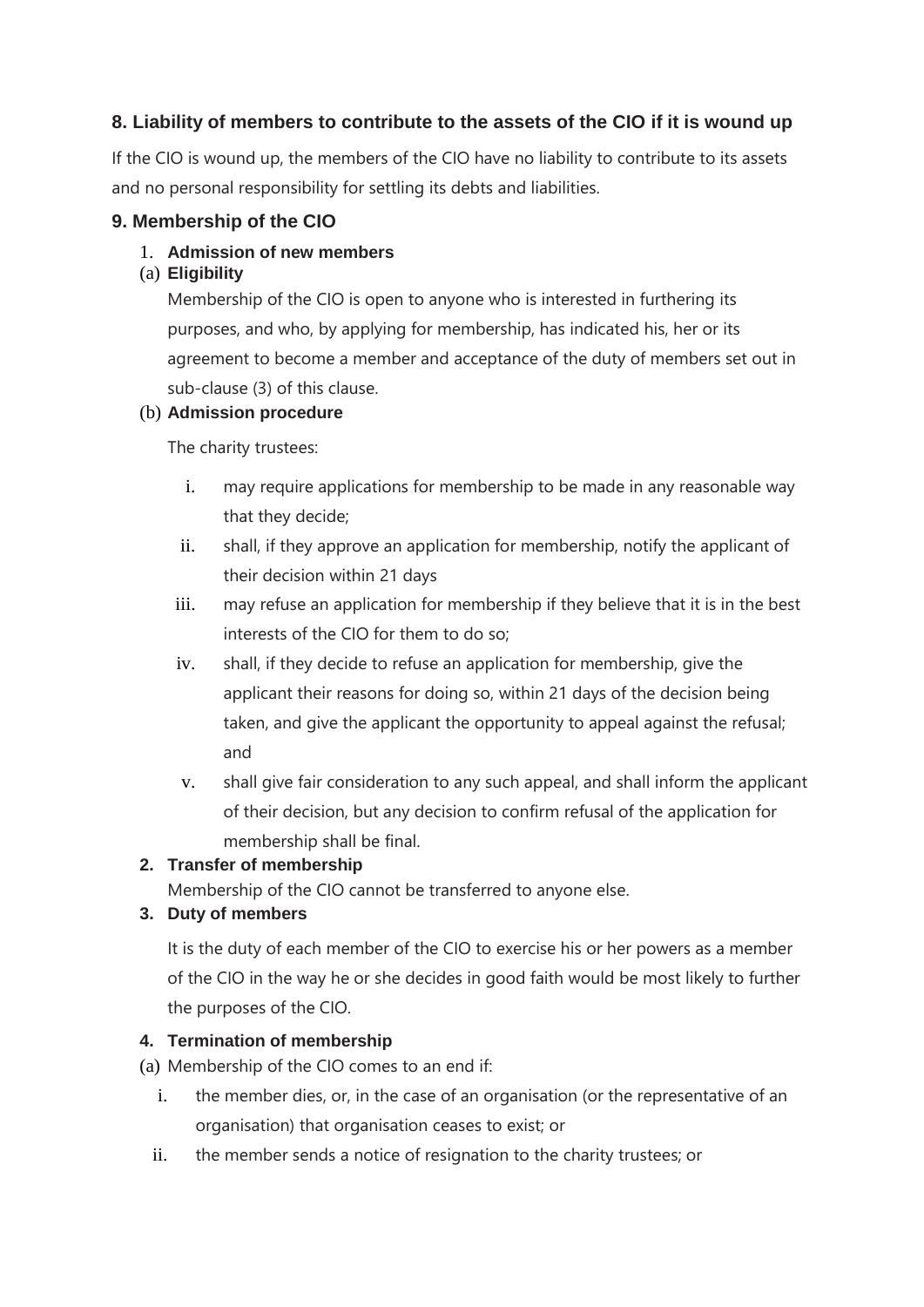- iii. any sum of money owed by the member to the CIO is not paid in full within six months of its falling due; or
- iv. the charity trustees decide that it is in the best interests of the CIO that the member in question should be removed from membership, and pass a resolution to that effect.
- (b) Before the charity trustees take any decision to remove someone from membership of the CIO they must:
	- i. inform the member of the reasons why it is proposed to remove them from membership;
	- ii. give the member at least 21 clear days notice in which to make representations to the charity trustees as to why they should not be removed from membership;
- iii. at a duly constituted meeting of the charity trustees, consider whether or not the member should be removed from membership;
- iv. consider at that meeting any representations which the member makes as to why the member should not be removed; and
- v. allow the member, or the member's representative, to make those representations in person at that meeting, if the member so chooses.

## **5. Membership fees**

The CIO may require members to pay reasonable membership fees to the CIO.

# **6. Informal or associate (non-voting) membership**

- (a) The charity trustees may create associate or other classes of non-voting membership, and may determine the rights and obligations of any such members (including payment of membership fees), and the conditions for admission to, and termination of membership of any such class of members.
- (b) Other references in this constitution to "members" and "membership" do not apply to non-voting members, and non-voting members do not qualify as members for any purpose under the Charities Acts, General Regulations or Dissolution Regulations.

# **10. Members' decisions**

# **(1) General provisions**

Except for those decisions that must be taken in a particular way as indicated in sub-clause (4) of this clause, decisions of the members of the CIO may be taken either by vote at a general meeting as provided in sub-clause (2) of this clause or by written resolution as provided in subclause (3) of this clause.

# **(2) Taking ordinary decisions by vote**

Subject to sub-clause (4) of this clause, any decision of the members of the CIO may be taken by means of a resolution at a general meeting. Such a resolution may be passed by a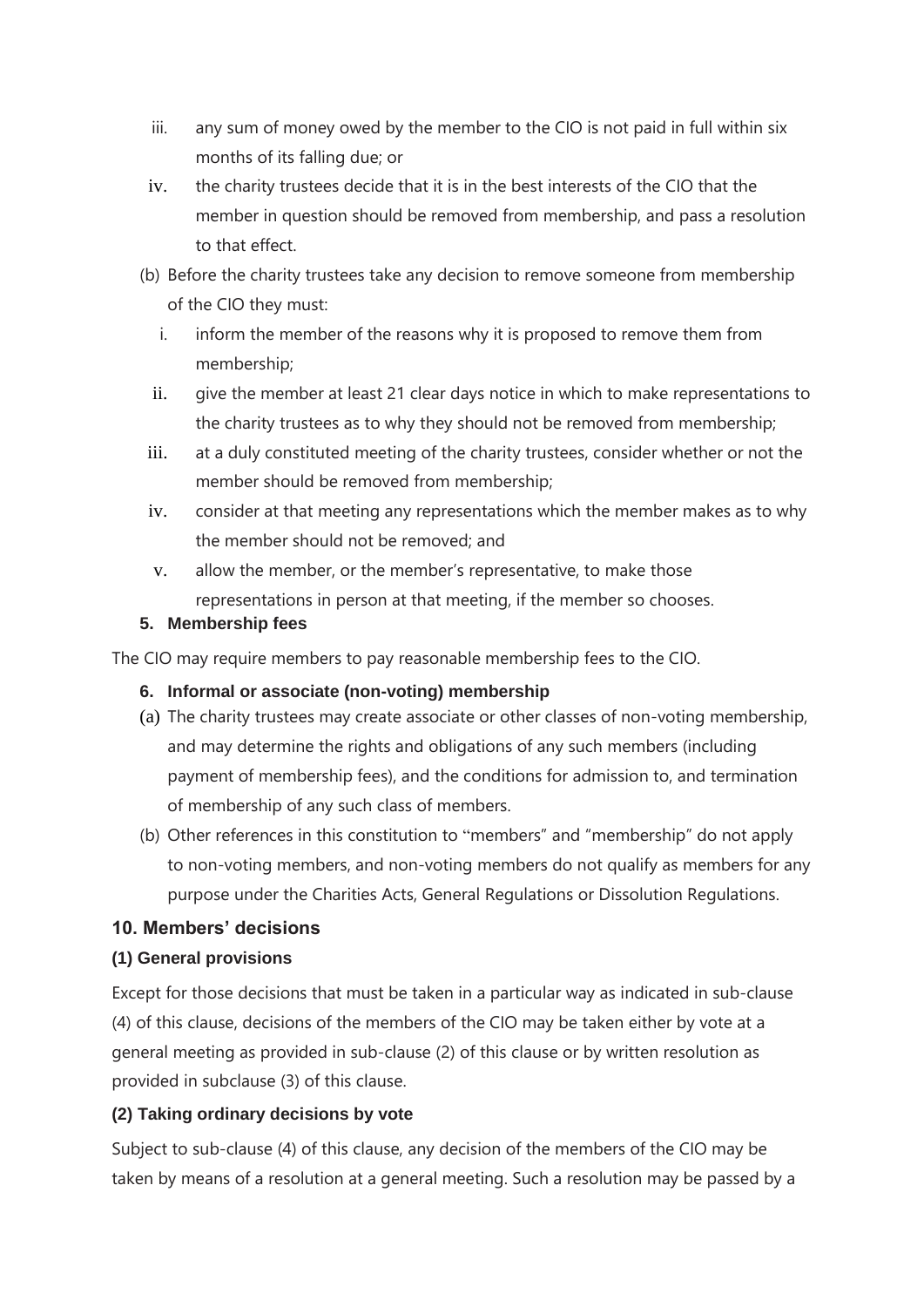simple majority of votes cast at the meeting [(including votes cast by postal or email ballot, and proxy votes)].

## **(3) Taking ordinary decisions by written resolution without a general meeting**

- (a) Subject to sub-clause (4) of this clause, a resolution in writing agreed by a simple majority of all the members who would have been entitled to vote upon it had it been proposed at a general meeting shall be effective, provided that:
	- i. a copy of the proposed resolution has been sent to all the members eligible to vote; and
	- ii. a simple majority of members has signified its agreement to the resolution in a document or documents which are received at the principal office within the period of 28 days beginning with the circulation date. The document signifying a member's agreement must be authenticated by their signature (or in the case of an organisation which is a member, by execution according to its usual procedure), by a statement of their identity accompanying the document, or in such other manner as the CIO has specified.
- (b) The resolution in writing may comprise several copies to which one or more members has signified their agreement.
- (c) Eligibility to vote on the resolution is limited to members who are members of the CIO on the date when the proposal is first circulated in accordance with paragraph above.
- (d) Not less than 10% of the members of the CIO may request the charity trustees to make a proposal for decision by the members.
- (e) The charity trustees must within 21 days of receiving such a request comply with it if:
	- i. The proposal is not frivolous or vexatious, and does not involve the publication of defamatory material;
	- ii. The proposal is stated with sufficient clarity to enable effect to be given to it if it is agreed by the members; and
- iii. Effect can lawfully be given to the proposal if it is so agreed.
- (f) Sub-clauses (a) to (c) of this clause apply to a proposal made at the request of members.

### **(4) Decisions that must be taken in a particular way**

- (a) Any decision to remove a trustee must be taken in accordance with clause 15(2).
- (b) Any decision to amend this constitution must be taken in accordance with clause [28] of this constitution (Amendment of Constitution).
- (c) Any decision to wind up or dissolve the CIO must be taken in accordance with clause 29 of this constitution (Voluntary winding up or dissolution). Any decision to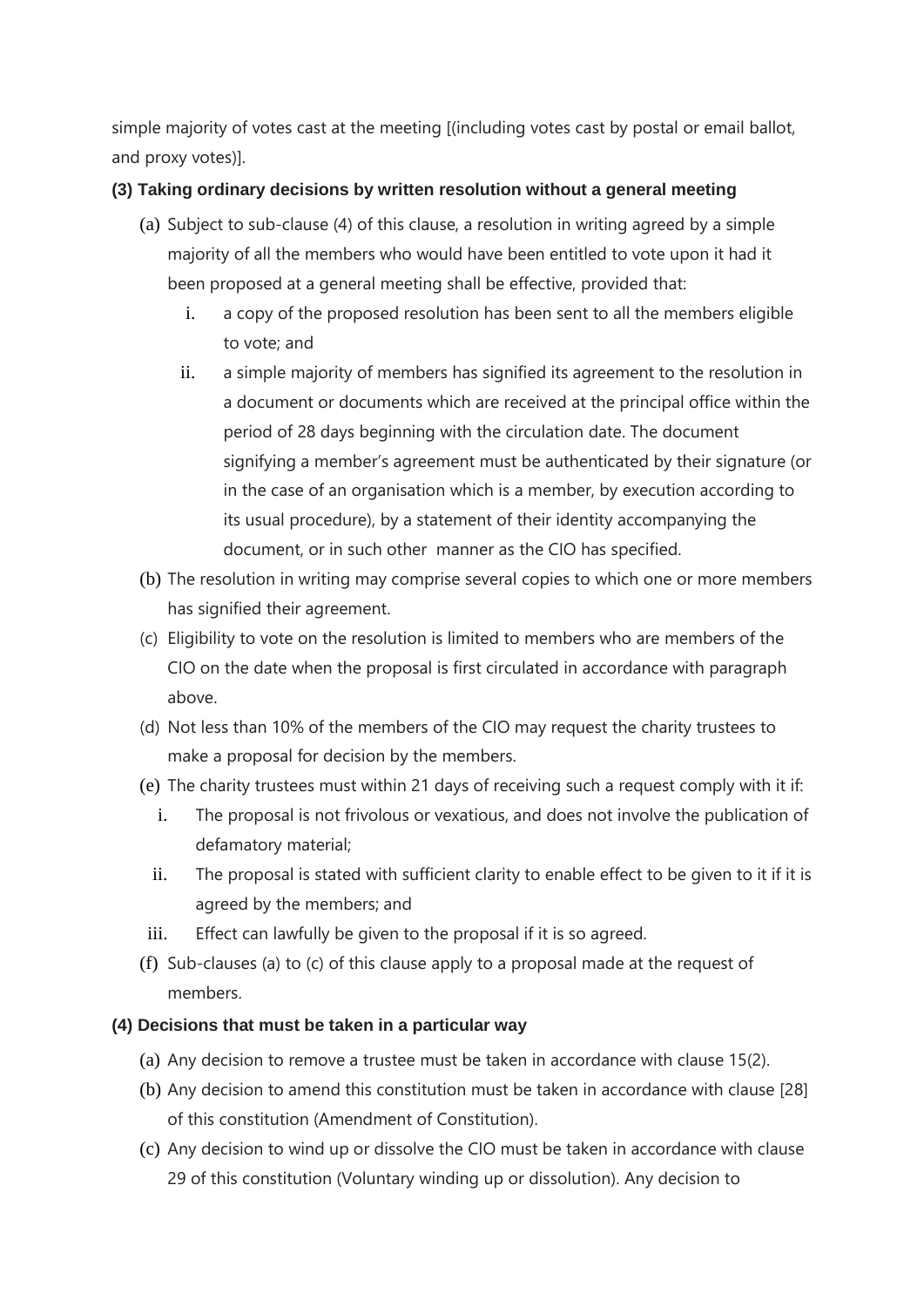amalgamate or transfer the undertaking of the CIO to one or more other CIOs must be taken in accordance with the provisions of the Charities Act 2011.

### **11. General meetings of members**

## **(1) Types of general meeting**

There must be an annual general meeting (AGM) of the members of the CIO. The first AGM must be held within 18 months of the registration of the CIO, and subsequent AGMs must be held at intervals of not more than 15 months. The AGM must receive the annual statement of accounts (duly audited or examined where applicable) and the trustees' annual report, and must elect trustees as required under clause [13].

Other general meetings of the members of the CIO may be held at any time.

All general meetings must be held in accordance with the following provisions.

# **(2) Calling general meetings**

(a) The charity trustees:

- i. must call the annual general meeting of the members of the CIO in accordance with sub-clause (1) of this clause, and identify it as such in the notice of the meeting; and
- ii. may call any other general meeting of the members at any time.
- (b) The charity trustees must, within 21 days, call a general meeting of the members of the CIO if:
	- i. they receive a request to do so from at least 10% of the members of the CIO; and
	- ii. the request states the general nature of the business to be dealt with at the meeting, and is authenticated by the member(s) making the request.
- (c) If, at the time of any such request, there has not been any general meeting of the members of the CIO for more than 12 months, then sub-clause (b)(i) of this clause shall have effect as if 5% were substituted for 10%.
- (d) Any such request may include particulars of a resolution that may properly be proposed, and is intended to be proposed, at the meeting.
- (e) A resolution may only properly be proposed if it is lawful, and is not defamatory, frivolous or vexatious.
- (f) Any general meeting called by the charity trustees at the request of the members of the CIO must be held within 28 days from the date on which it is called.
- (g) If the charity trustees fail to comply with this obligation to call a general meeting at the request of its members, then the members who requested the meeting may themselves call a general meeting.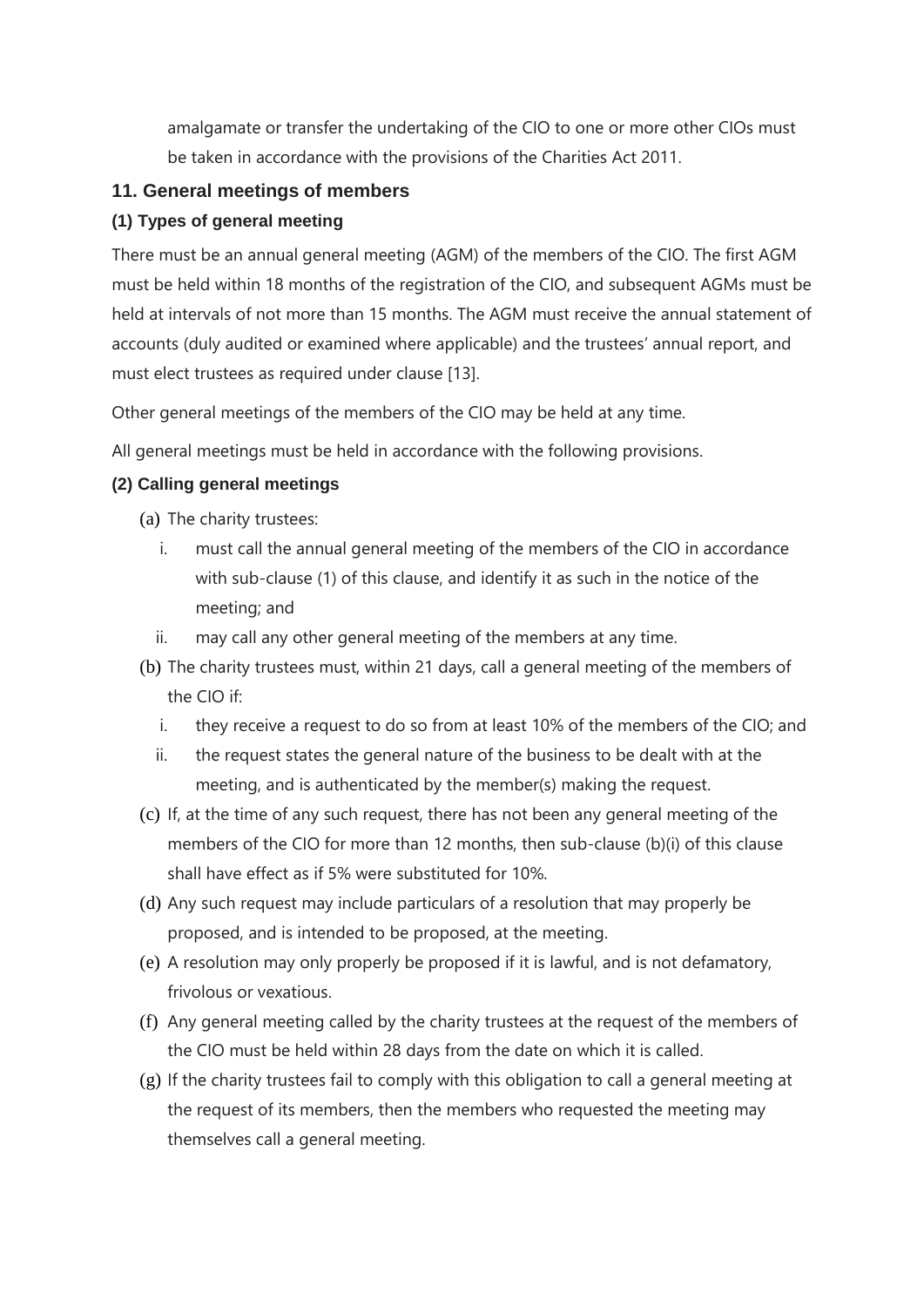- (h) A general meeting called in this way must be held not more than 3 months after the date when the members first requested the meeting.
- (i) The CIO must reimburse any reasonable expenses incurred by the members calling a general meeting by reason of the failure of the charity trustees to duly call the meeting, but the CIO shall be entitled to be indemnified by the charity trustees who were responsible for such failure.

#### **(3) Notice of general meetings**

- (a) The charity trustees, or, as the case may be, the relevant members of the CIO, must give at least 14 clear days notice of any general meeting to all of the members.
- (b) If it is agreed by not less than 90% of all members of the CIO, any resolution may be proposed and passed at the meeting even though the requirements of sub-clause (3) of this clause have not been met. This sub-clause does not apply where a specified period of notice is strictly required by another clause in this constitution, by the Charities Act 2011 or by the General Regulations.
- (c) The notice of any general meeting must:
	- i. state the time and date of the meeting:
	- ii. give the address at which the meeting is to take place;
	- iii. give particulars of any resolution which is to be moved at the meeting, and of the general nature of any other business to be dealt with at the meeting; and
	- iv. if a proposal to alter the constitution of the CIO is to be considered at the meeting, include the text of the proposed alteration;
	- v. include, with the notice for the AGM, the annual statement of accounts and trustees' annual report, details of persons standing for election or re-election as trustee, or where allowed Under clause [22] (Use of electronic communication), details of where the information may be found on the CIO's website.
- (d) Proof that an envelope containing a notice was properly addressed, prepaid and posted; or that an electronic form of notice was properly addressed and sent, shall be conclusive evidence that the notice was given. Notice shall be deemed to be given 48 hours after it was posted or sent.
- (e) The proceedings of a meeting shall not be invalidated because a member who was entitled to receive notice of the meeting did not receive it because of accidental omission by the CIO.

### **(4) Chairing of general meetings**

The person nominated as chair by the charity trustees under clause 19(2) (Chairing of meetings), shall, if present at the general meeting and willing to act, preside as chair of the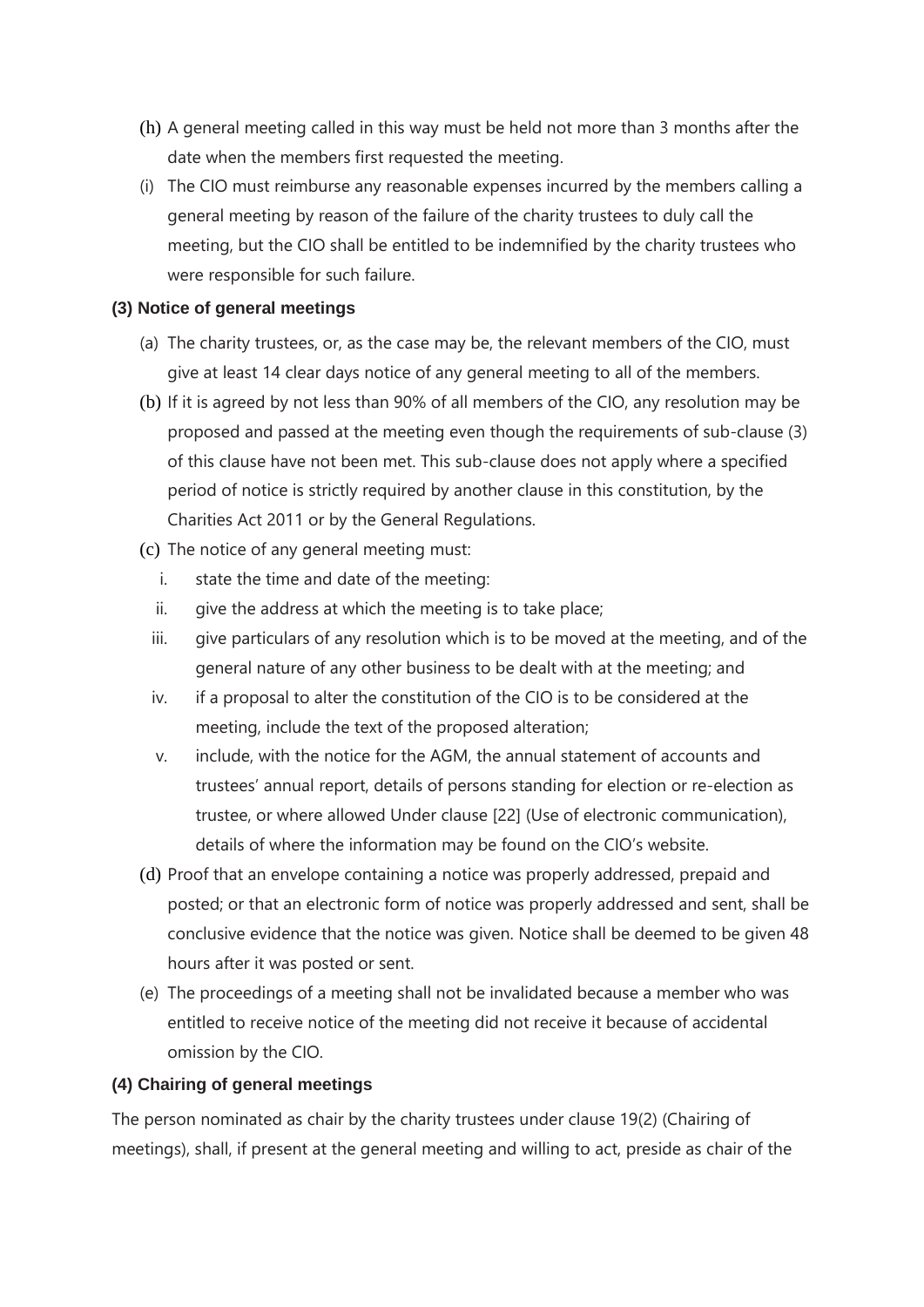meeting. Subject to that, the members of the CIO who are present at a general meeting shall elect a chair to preside at the meeting.

#### **(5) Quorum at general meetings**

- (a) No business may be transacted at any general meeting of the members of the CIO unless a quorum is present when the meeting starts.
- (b) Subject to the following provisions, the quorum for general meetings shall be the greater of 10% or 5 members. An organisation represented by a person present at the meeting in accordance with sub-clause (7) of this clause, is counted as being present in person.
- (c) If the meeting has been called by or at the request of the members and a quorum is not present within 15 minutes of the starting time specified in the notice of the meeting, the meeting is closed.
- (d) If the meeting has been called in any other way and a quorum is not present within 15 minutes of the starting time specified in the notice of the meeting, the chair must adjourn the meeting. The date, time and place at which the meeting will resume must [either be announced by the chair or] be notified to the CIO's members at least seven clear days before the date on which it will resume.
- (e) If a quorum is not present within 15 minutes of the start time of the adjourned meeting, the member or members present at the meeting constitute a quorum.
- (f) If at any time during the meeting a quorum ceases to be present, the meeting may discuss issues and make recommendations to the trustees but may not make any decisions. If decisions are required which must be made by a meeting of the members, the meeting must be adjourned.

#### **(6) Voting at general meetings**

- (a) Any decision other than one falling within clause [10(4)] (Decisions that must be taken in a particular way) shall be taken by a simple majority of votes cast at the meeting. Every member has one vote.
- (b) A resolution put to the vote of a meeting shall be decided on a show of hands, unless (before or on the declaration of the result of the show of hands) a poll is duly demanded. A poll may be demanded by the chair or by at least 10% of the members present in person or by proxy at the meeting.
- (c) A poll demanded on the election of a person to chair the meeting or on a question of adjournment must be taken immediately. A poll on any other matter shall be taken, and the result of the poll shall be announced, in such manner as the chair of the meeting shall decide, provided that the poll must be taken, and the result of the poll announced, within 30 days of the demand for the poll.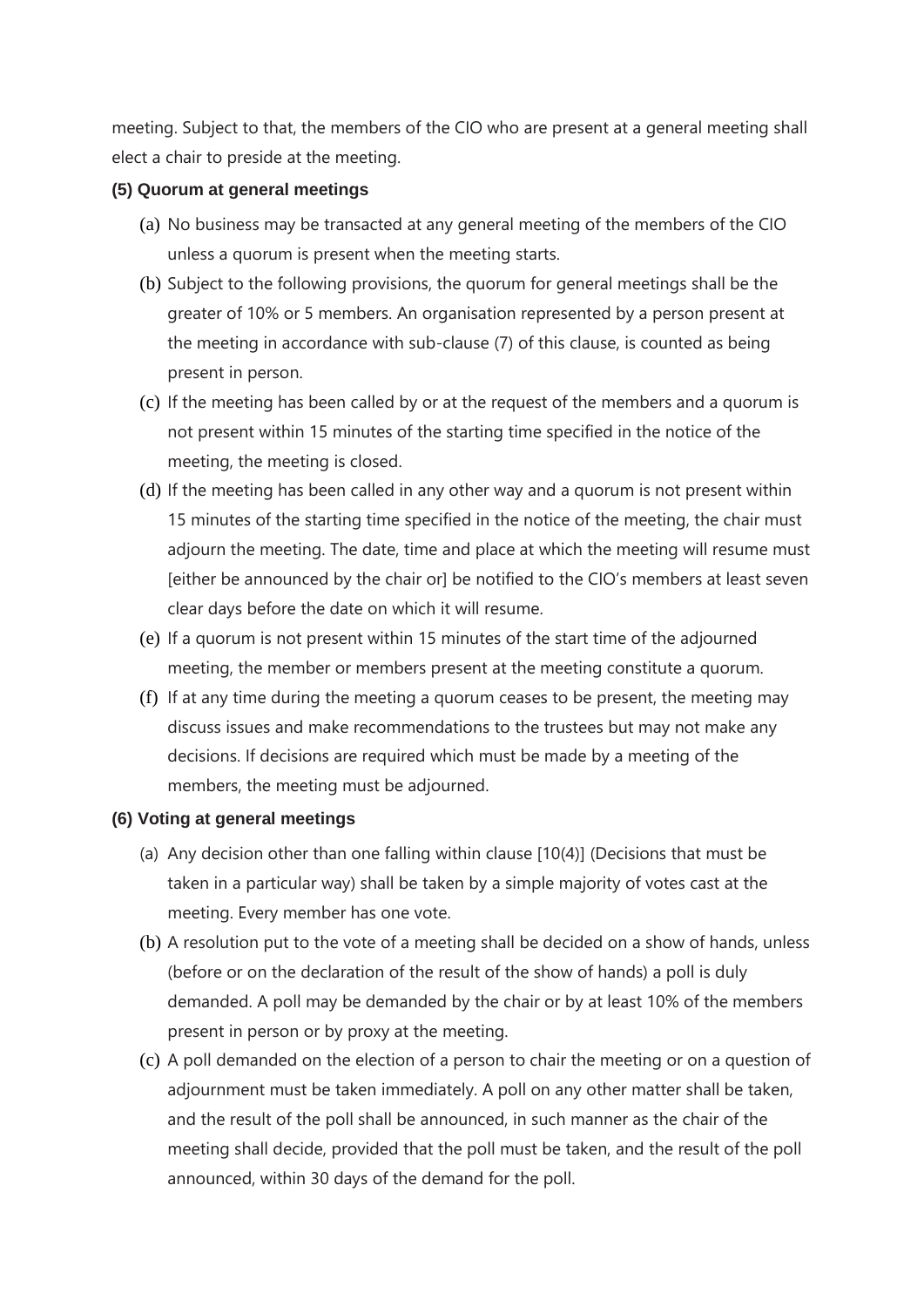#### (d) A poll may be taken:

- i. at the meeting at which it was demanded; or
- ii. at some other time and place specified by the chair; or
- (e) In the event of an equality of votes, whether on a show of hands or on a poll, the chair of the meeting shall have a second, or casting vote.
- (f) Any objection to the qualification of any voter must be raised at the meeting at which the vote is cast and the decision of the chair of the meeting shall be final.

### **(7) Adjournment of meetings**

The chair may with the consent of a meeting at which a quorum is present (and shall if so directed by the meeting) adjourn the meeting to another time and/or place. No business may be transacted at an adjourned meeting except business which could properly have been transacted at the original meeting.

## **12. Charity trustees**

### **(1) Functions and duties of charity trustees**

The charity trustees shall manage the affairs of the CIO and may for that purpose exercise all the powers of the CIO. It is the duty of each charity trustee:

- (a) to exercise his or her powers and to perform his or her functions as a trustee of the CIO in the way he or she decides in good faith would be most likely to further the purposes of the CIO; and
- (b) to exercise, in the performance of those functions, such care and skill as is reasonable in the circumstances having regard in particular to:
	- i. any special knowledge or experience that he or she has or holds himself or herself out as having; and
	- ii. if he or she acts as a charity trustee of the CIO in the course of a business or profession, to any special knowledge or experience that it is reasonable to expect of a person acting in the course of that kind of business or profession.

### **(2) Eligibility for trusteeship**

- (a) Every charity trustee must be a member of Fareham Men's Shed.
- (b) No one may be appointed as a charity trustee:
	- if he or she is under the age of 16 years; or
	- if he or she would automatically cease to hold office under the provisions of clause 15(1)(f).
- (c) No one is entitled to act as a charity trustee whether on appointment or on any reappointment until he or she has expressly acknowledged, in whatever way the charity trustees decide, his or her acceptance of the office of charity trustee.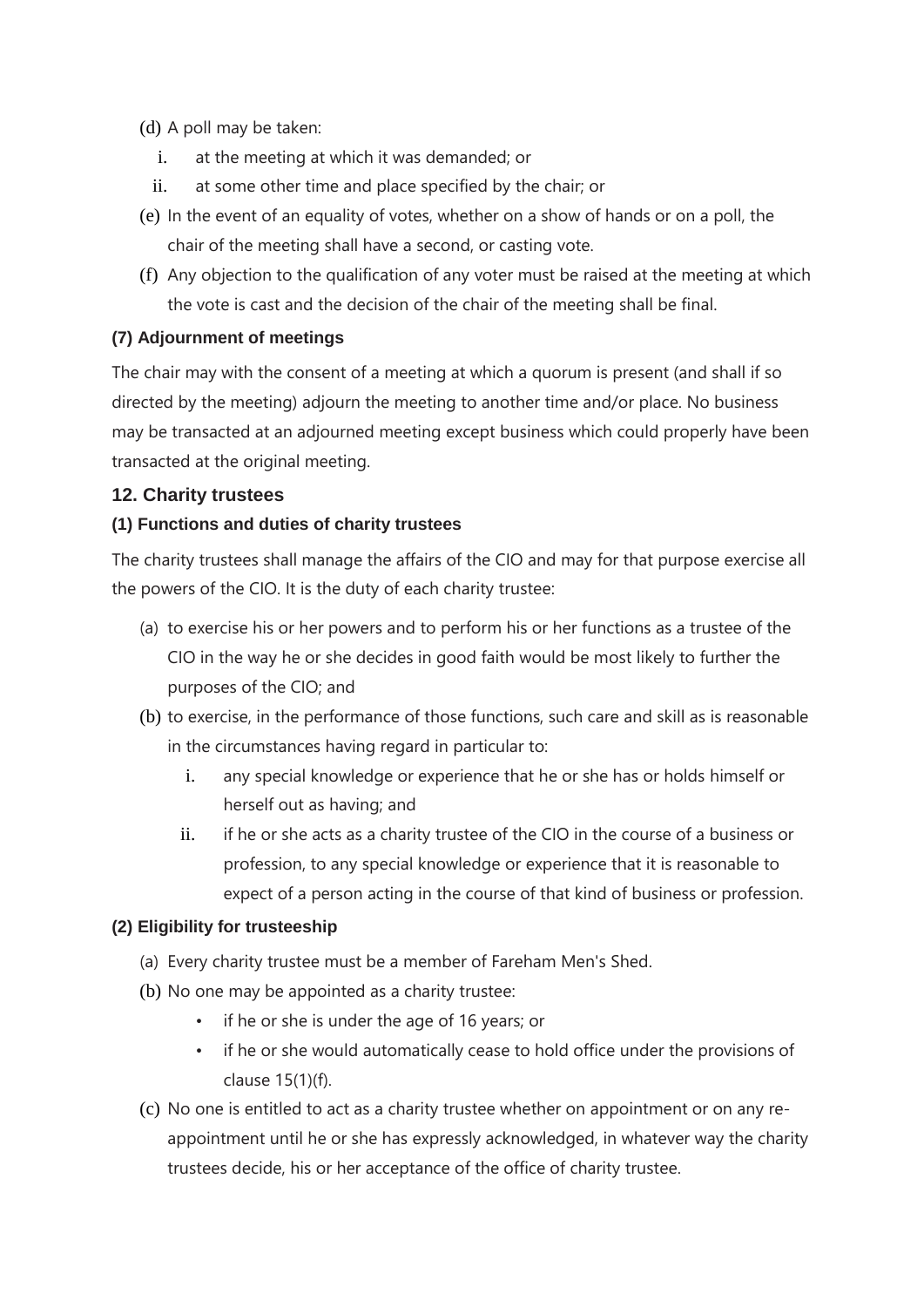#### **(3) Number of charity trustees**

- (a) There must be at least three charity trustees. If the number falls below this minimum, the remaining trustee or trustees may act only to call a meeting of the charity trustees, or appoint a new charity trustee.
- (b) The maximum number of charity trustees is 15. The charity trustees may not appoint any charity trustee if as a result the number of charity trustees would exceed the maximum.

#### **(4) First charity trustees**

Peter Alexander Raven, Christopher Raymond Hodgson, Christopher John Nixon, Neville John Wheeler, Milton Augustine Hewins, Richard George Bunce, John Keith Wathen, Michael John Foster, Rodney Edward Parker.

#### **13. Appointment of charity trustees**

#### **(1) Elected charity trustees**

- (a) At every annual general meeting of the members of the CIO, one-third of the elected charity trustees shall retire from office. If the number of elected charity trustees is not three or a multiple of three, then the number nearest to one-third shall retire from office, but if there is only one charity trustee, he or she shall retire;
- (b) The charity trustees to retire by rotation shall be those who have been longest in office since their last appointment or reappointment. If any trustees were last appointed or reappointed on the same day those to retire shall (unless they otherwise agree among themselves) be determined by lot;
- (c) The vacancies so arising may be filled by the decision of the members at the annual general meeting; any vacancies not filled at the annual general meeting may be filled as provided in sub-clause (e) of this clause;
- (d) The members or the charity trustees may at any time decide to appoint a new charity trustee, whether in place of a charity trustee who has retired or been removed in accordance with clause 15 (Retirement and removal of charity trustees), or as an additional charity trustee, provided that the limit specified in clause 12(3) on the number of charity trustees would not as a result be exceeded;
- (e) A person so appointed by the members of the CIO shall retire in accordance with the provisions of sub-clauses (b) and (c) of this clause. A person so appointed by the charity trustees shall retire at the conclusion of the annual general meeting next following the date of his appointment, and shall not be counted for the purpose of determining which of the charity trustees is to retire by rotation at that meeting.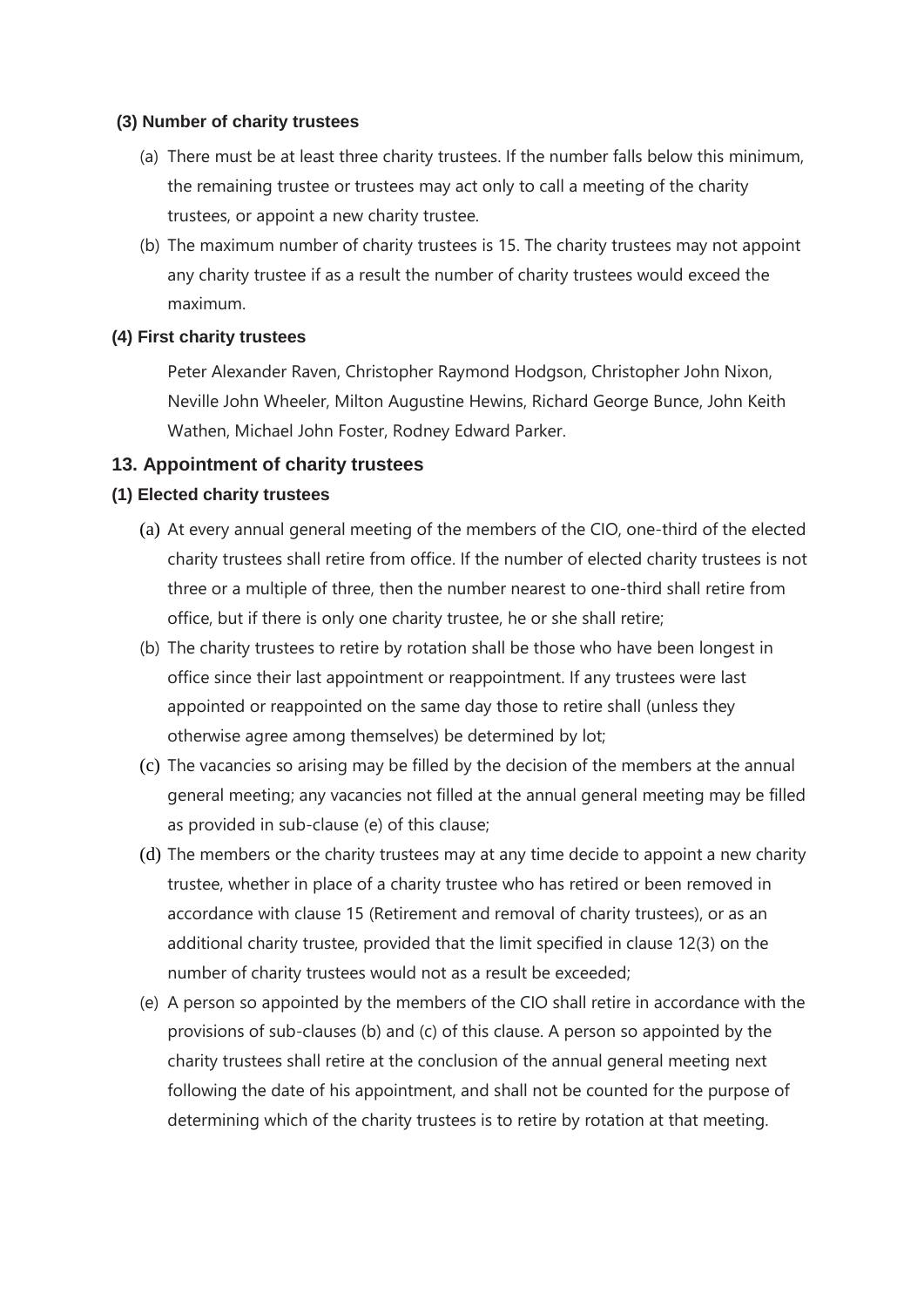## **14. Information for new charity trustees**

The charity trustees will make available to each new charity trustee, on or before his or her first appointment:

- (a) a copy of this constitution and any amendments made to it; and
- (b) a copy of the CIO's latest trustees' annual report and statement of accounts.

### **15. Retirement and removal of charity trustees**

- 1) A charity trustee ceases to hold office if he or she:
	- (a) retires by notifying the CIO in writing (but only if enough charity trustees will remain in office when the notice of resignation takes effect to form a quorum for meetings);
	- (b) is absent without the permission of the charity trustees from all their meetings held within a period of six months and the trustees resolve that his or her office be vacated;
	- (c) dies;
	- (d) in the written opinion, given to the company, of a registered medical practitioner treating that person, has become physically or mentally incapable of acting as a director and may remain so for more than three months;
	- (e) is removed by the members of the CIO in accordance with sub-clause (2) of this clause; or
	- (f) is disqualified from acting as a charity trustee by virtue of section 178-180 of the Charities Act 2011 (or any statutory re-enactment or modification of that provision).
- 2) A charity trustee shall be removed from office if a resolution to remove that trustee is proposed at a general meeting of the members called for that purpose and properly convened in accordance with clause 11, and the resolution is passed by a two-thirds majority of votes cast at the meeting.
- 3) A resolution to remove a charity trustee in accordance with this clause shall not take effect unless the individual concerned has been given at least 14 clear days' notice in writing that the resolution is to be proposed, specifying the circumstances alleged to justify removal from office, and has been given a reasonable opportunity of making oral and/or written representations to the members of the CIO.

### **16. Reappointment of charity trustees**

Any person who retires as a charity trustee by rotation or by giving notice to the CIO is eligible for reappointment.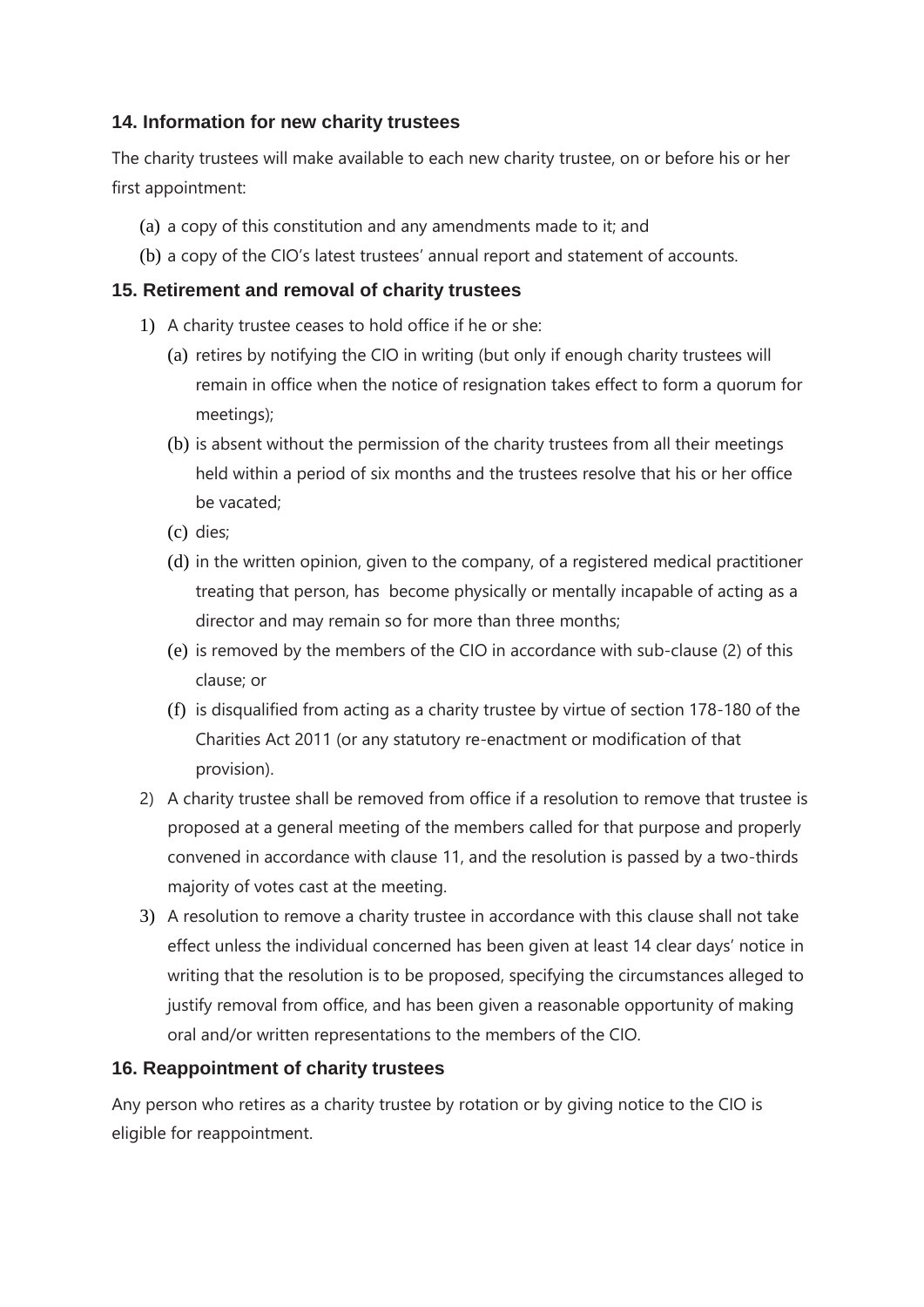## **17. Taking of decisions by charity trustees**

Any decision may be taken either:

- at a meeting of the charity trustees; or
- by resolution in writing [or electronic form] agreed by a majority of all of the charity trustees, which may comprise either a single document or several documents containing the text of the resolution in like form to which the majority of all of the charity trustees has signified their agreement. Such a resolution shall be effective provided that
	- a copy of the proposed resolution has been sent, at or as near as reasonably practicable to the same time, to all of the charity trustees; and
	- the majority of all of the charity trustees has signified agreement to the resolution in a document or documents which has or have been authenticated by their signature, by a statement of their identity accompanying the document or documents, or in such other manner as the charity trustees have previously resolved, and delivered to the CIO at its principal office or such other place as the trustees may resolve within 28 days of the circulation date

### **18. Delegation by charity trustees**

- 1) The charity trustees may delegate any of their powers or functions to a committee or committees, and, if they do, they must determine the terms and conditions on which the delegation is made. The charity trustees may at any time alter those terms and conditions, or revoke the delegation.
- 2) This power is in addition to the power of delegation in the General Regulations and any other power of delegation available to the charity trustees, but is subject to the following requirements –
	- (a) a committee may consist of two or more persons, but at least one member of each committee must be a charity trustee;
	- (b) the acts and proceedings of any committee must be brought to the attention of the charity trustees as a whole as soon as is reasonably practicable; and
	- (c) the charity trustees shall from time to time review the arrangements which they have made for the delegation of their powers.

### **19. Meetings and proceedings of charity trustees**

### **(1) Calling meetings**

- (a) Any charity trustee may call a meeting of the charity trustees.
- (b) Subject to that, the charity trustees shall decide how their meetings are to be called, and what notice is required.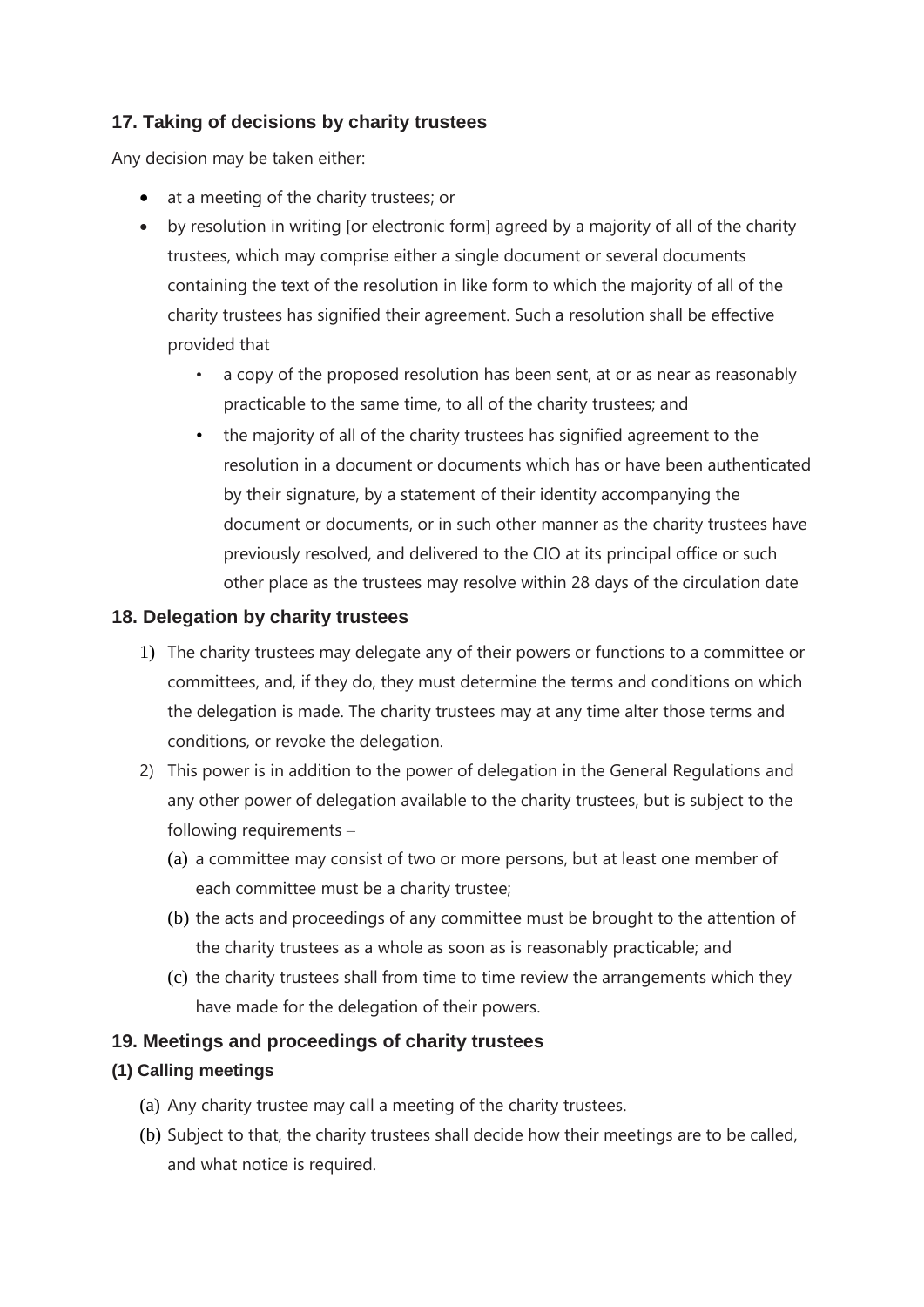#### **(2) Chairing of meetings**

The charity trustees may appoint one of their number to chair their meetings and may at any time revoke such appointment. If no-one has been so appointed, or if the person appointed is unwilling to preside or is not present within 10 minutes after the time of the meeting, the charity trustees present may appoint one of their number to chair that meeting.

#### **(3) Procedure at meetings**

- (a) No decision shall be taken at a meeting unless a quorum is present at the time when the decision is taken. The quorum is five charity trustees, or the number nearest to 50% of the total number of charity trustees, whichever is greater, or such larger number as the charity trustees may decide from time to time. A charity trustee shall not be counted in the quorum present when any decision is made about a matter upon which he or she is not entitled to vote.
- (b) Questions arising at a meeting shall be decided by a majority of those eligible to vote.
- (c) In the case of an equality of votes, the chair shall have a second or casting vote.

#### **(4) Participation in meetings by electronic means**

- (a) A meeting may be held by suitable electronic means agreed by the charity trustees in which each participant may communicate with all the other participants.
- (b) Any charity trustee participating at a meeting by suitable electronic means agreed by the charity trustees in which a participant or participants may communicate with all the other participants shall qualify as being present at the meeting.
- (c) Meetings held by electronic means must comply with rules for meetings, including chairing and the taking of minutes.

### **20. Saving provisions**

- 1) Subject to sub-clause (2) of this clause, all decisions of the charity trustees, or of a committee of charity trustees, shall be valid notwithstanding the participation in any vote of a charity trustee:
	- who was disqualified from holding office;
	- who had previously retired or who had been obliged by the constitution to vacate office;
	- who was not entitled to vote on the matter, whether by reason of a conflict of interest or otherwise;
	- if, without the vote of that charity trustee and that charity trustee being counted in the quorum, the decision has been made by a majority of the charity trustees at a quorate meeting.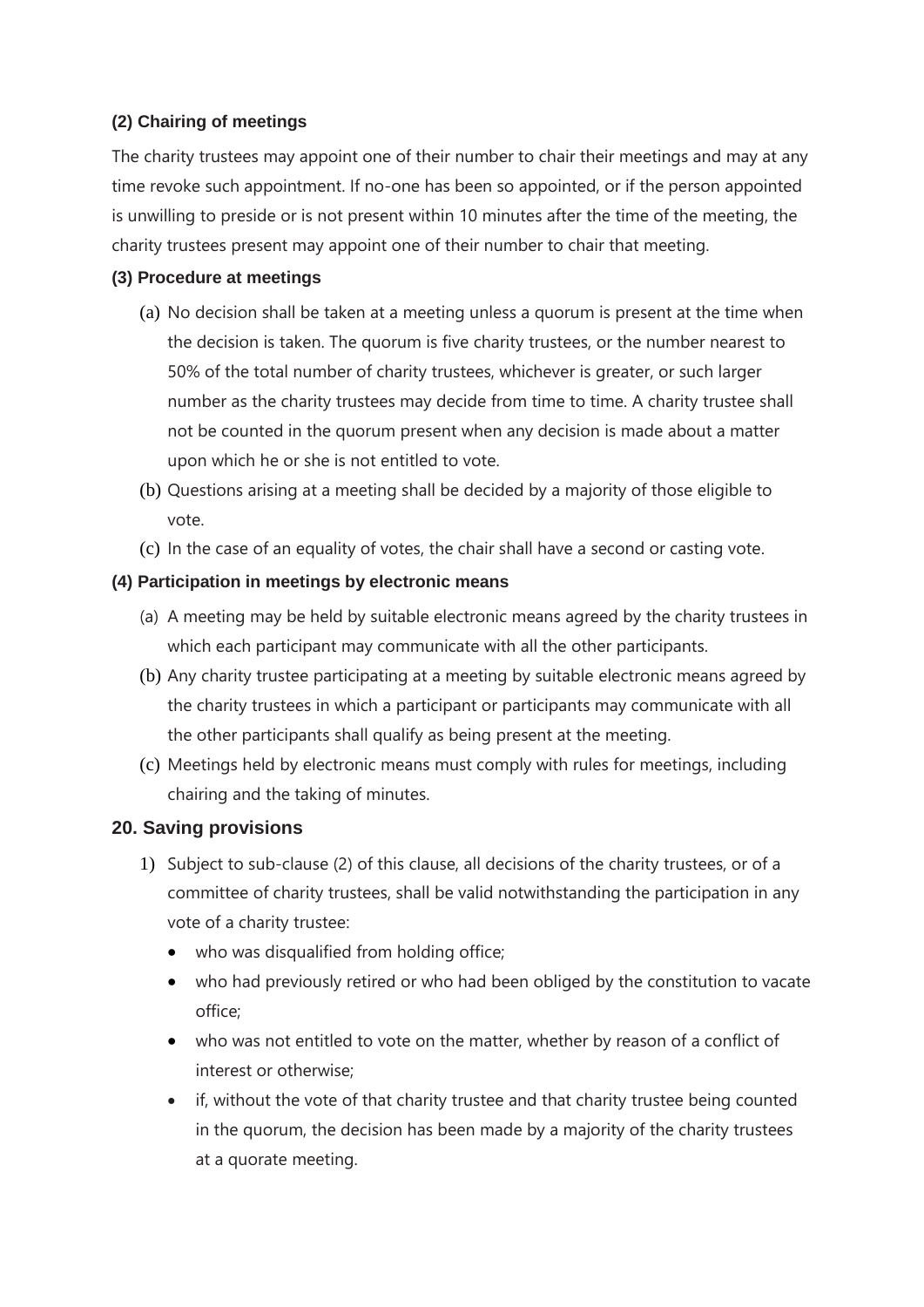2) Sub-clause (1) of this clause does not permit a charity trustee to keep any benefit that may be conferred upon him or her by a resolution of the charity trustees or of a committee of charity trustees if, but for clause (1), the resolution would have been void, or if the charity trustee has not complied with clause 7 (Conflicts of interest).

### **21. Execution of documents**

- 1) The CIO shall execute documents either by signature or by affixing its seal (if it has one).
- 2) A document is validly executed by signature if it is signed by at least two of the charity trustees.

# **22. Use of electronic communications**

## **(1) General**

The CIO will comply with the requirements of the Communications Provisions in the General Regulations and in particular:

- (a) the requirement to provide within 21 days to any member on request a hard copy of any document or information sent to the member otherwise than in hard copy form;
- (b) any requirements to provide information to the Commission in a particular form or manner.

# **(2) To the CIO**

Any member or charity trustee of the CIO may communicate electronically with the CIO to an address specified by the CIO for the purpose, so long as the communication is authenticated in a manner which is satisfactory to the CIO.

### **(3) By the CIO**

- (a) Any member or charity trustee of the CIO, by providing the CIO with his or her email address or similar, is taken to have agreed to receive communications from the CIO in electronic form at that address, unless the member has indicated to the CIO his or her unwillingness to receive such communications in that form.
- (b) The charity trustees may, subject to compliance with any legal requirements, by means of publication on its website –
	- i. provide the members with the notice referred to in clause 11(3) (Notice of general meetings);
	- ii. give charity trustees notice of their meetings in accordance with clause 19(1) (Calling meetings); and
	- iii. submit any proposal to the members or charity trustees for decision by written resolution or postal vote in accordance with the CIO's powers under clause 10 (Members' decisions), 10(3) (Decisions taken by resolution in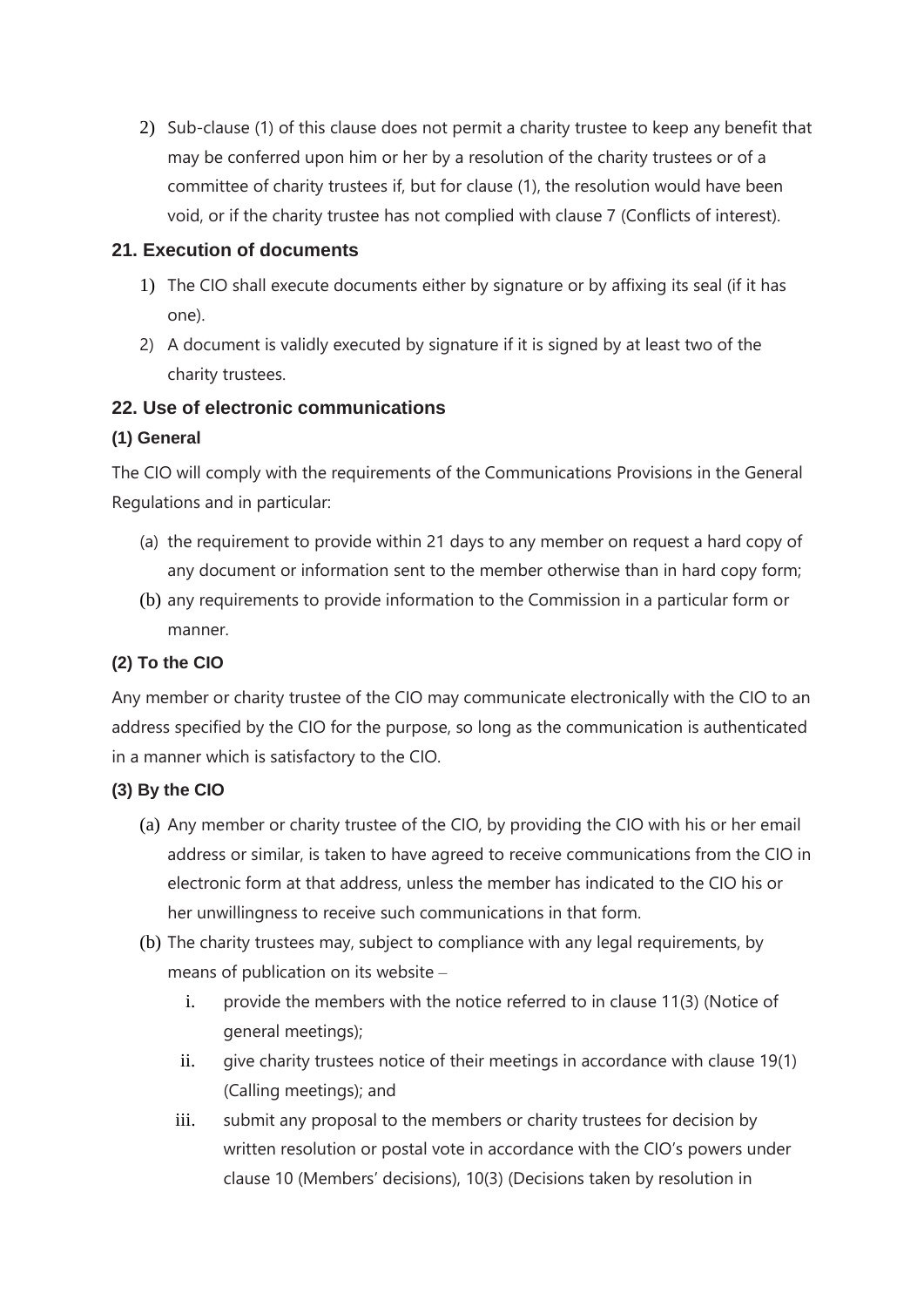writing), or [[the provisions for postal voting] (if you have included this optional provision, please insert the correct clause number here)].

- (c) The charity trustees must:
	- i. take reasonable steps to ensure that members and charity trustees are promptly notified of the publication of any such notice or proposal;
	- ii. send any such notice or proposal in hard copy form to any member or charity trustee who has not consented to receive communications in electronic form.

#### **23. Keeping of Registers**

The CIO must comply with its obligations under the General Regulations in relation to the keeping of, and provision of access to, registers of its members and charity trustees.

#### **24. Minutes**

The charity trustees must keep minutes of all:

- 1) appointments of officers made by the charity trustees;
- 2) proceedings at general meetings of the CIO;
- 3) meetings of the charity trustees and committees of charity trustees including:
	- $\bullet$  the names of the trustees present at the meeting;
	- the decisions made at the meetings; and
	- where appropriate the reasons for the decisions;
- 4) decisions made by the charity trustees otherwise than in meetings.

#### **25. Accounting records, accounts, annual reports and returns, register maintenance**

- 1) The charity trustees must comply with the requirements of the Charities Act 2011 with regard to the keeping of accounting records, to the preparation and scrutiny of statements of accounts, and to the preparation of annual reports and returns. The statements of accounts, reports and returns must be sent to the Charity Commission, regardless of the income of the CIO, within 10 months of the financial year end.
- 2) The charity trustees must comply with their obligation to inform the Commission within 28 days of any change in the particulars of the CIO entered on the Central Register of Charities.

#### **26. Rules**

The charity trustees may from time to time make such reasonable and proper rules or bye laws as they may deem necessary or expedient for the proper conduct and management of the CIO, but such rules or bye laws must not be inconsistent with any provision of this constitution. Copies of any such rules or bye laws currently in force must be made available to any member of the CIO on request.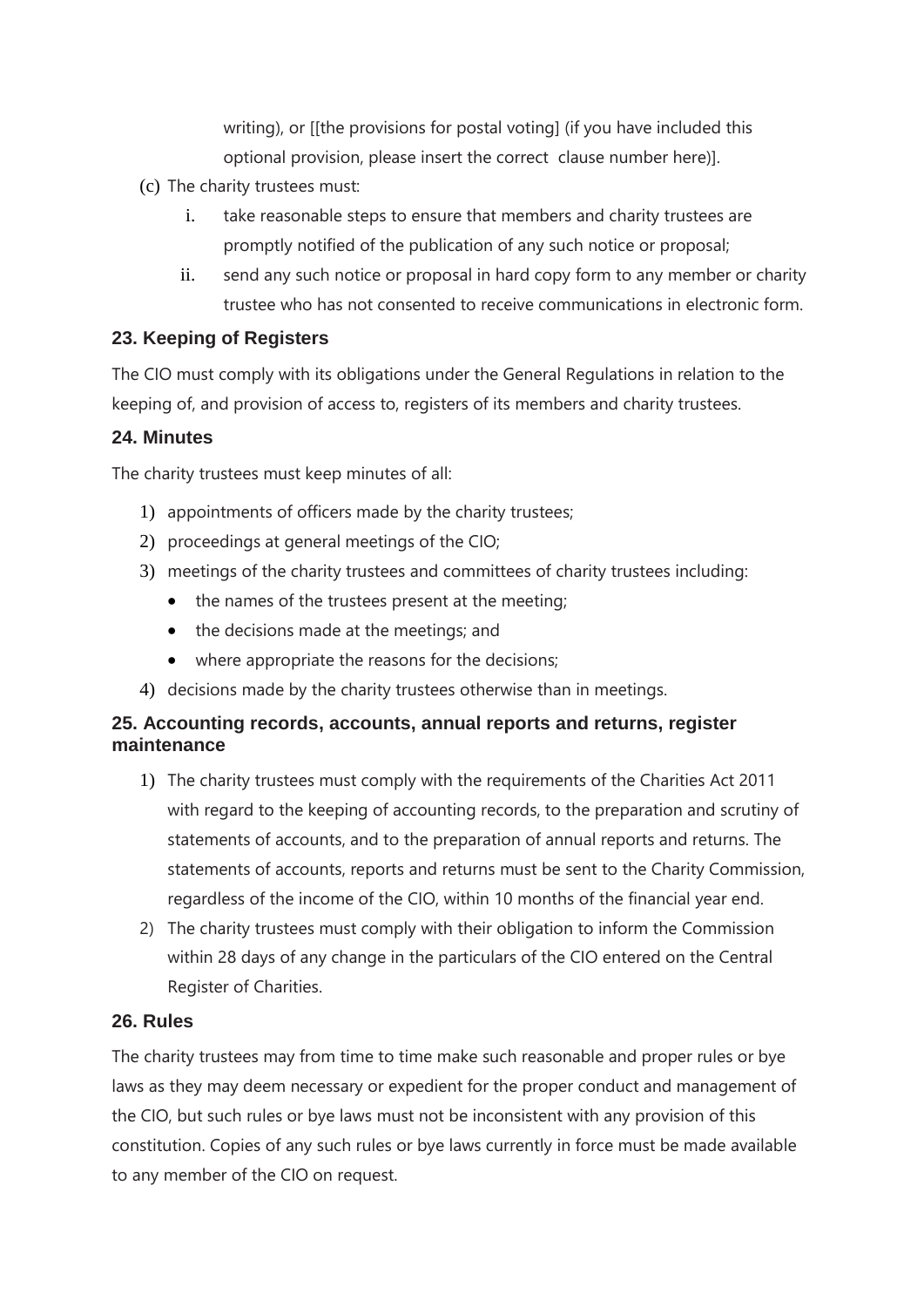## **27. Disputes**

If a dispute arises between members of the CIO about the validity or propriety of anything done by the members under this constitution, and the dispute cannot be resolved by agreement, the parties to the dispute must first try in good faith to settle the dispute by mediation before resorting to litigation.

#### **28. Amendment of constitution**

As provided by clauses 224-227 of the Charities Act 2011:

- 1) This constitution can only be amended by resolution agreed in writing by all members of the CIO or by a resolution passed by a 75% majority of votes cast at a general meeting of the members of the CIO.
- 2) Any alteration of clause 3 (Objects), clause [29] (Voluntary winding up or dissolution), this clause, or of any provision where the alteration would provide authorisation for any benefit to be obtained by charity trustees or members of the CIO or persons connected with them, requires the prior written consent of the Charity Commission.
- 3) No amendment that is inconsistent with the provisions of the Charities Act 2011 or the General Regulations shall be valid.
- 4) A copy of any resolution altering the constitution, together with a copy of the CIO's constitution as amended, must be sent to the Commission within 15 days from the date on which the resolution is passed. The amendment does not take effect until it has been recorded in the Register of Charities.

### **29. Voluntary winding up or dissolution**

- 1) As provided by the Dissolution Regulations, the CIO may be dissolved by resolution of its members. Any decision by the members to wind up or dissolve the CIO can only be made at a general meeting of the members of the CIO called in accordance with clause 11 (Meetings of Members), of which not less than 14 days' notice has been given to those eligible to attend and vote by a resolution passed by a 75% majority of those voting
- 2) Subject to the payment of all the CIO's debts:
	- a. Any resolution for the winding up of the CIO, or for the dissolution of the CIO without winding up, may contain a provision directing how any remaining assets of the CIO shall be applied.
	- b. If the resolution does not contain such a provision, the charity trustees must decide how any remaining assets of the CIO shall be applied.
	- c. In either case the remaining assets must be applied for charitable purposes the same as or similar to those of the CIO.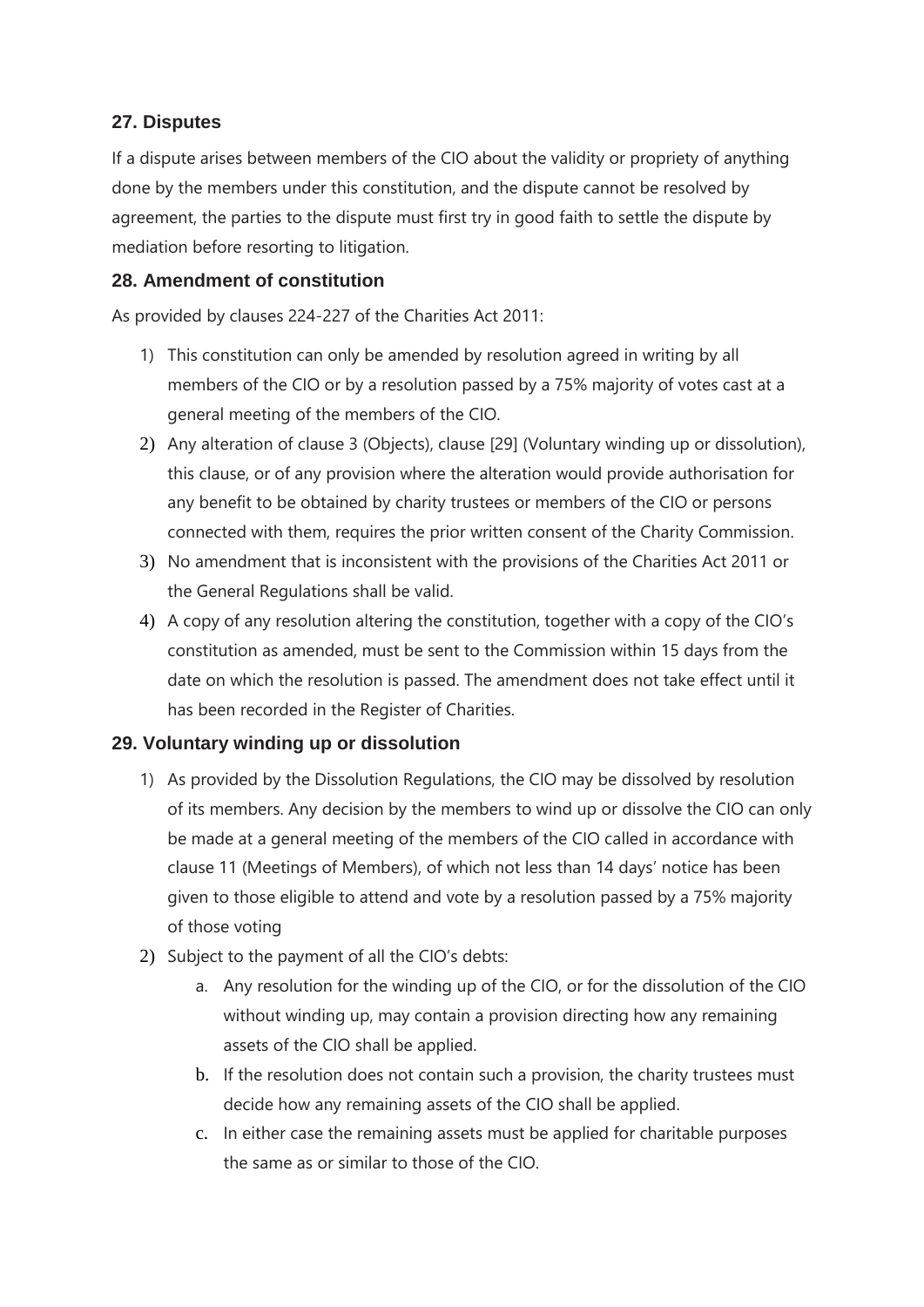- 3) The CIO must observe the requirements of the Dissolution Regulations in applying to the Commission for the CIO to be removed from the Register of Charities, and in particular:
	- a. the charity trustees must send with their application to the Commission:
		- i. a copy of the resolution passed by the members of the CIO;
		- ii. a declaration by the charity trustees that any debts and other liabilities of the CIO have been settled or otherwise provided for in full; and
		- iii. a statement by the charity trustees setting out the way in which any property of the CIO has been or is to be applied prior to its dissolution in accordance with this constitution;
	- b. the charity trustees must ensure that a copy of the application is sent within seven days to every member and employee of the CIO, and to any charity trustee of the CIO who was not privy to the application.
- 4) If the CIO is to be wound up or dissolved in any other circumstances, the provisions of the Dissolution Regulations must be followed.

### **30. Interpretation**

In this constitution:

#### "**connected person**" means:

- (a) a child, parent, grandchild, grandparent, brother or sister of the charity trustee;
- (b) the spouse or civil partner of the charity trustee or of any person falling within sub-clause (a) above;
- (c) a person carrying on business in partnership with the charity trustee or with any person falling within subclause (a) or (b) above;
- (d) an institution which is controlled
	- i. by the charity trustee or any connected person falling within sub-clause (a), (b), or (c) above; or
	- ii. by two or more persons falling within sub-clause (d)(i), when taken together
- (e) a body corporate in which
	- i. the charity trustee or any connected person falling within sub-clauses (a) to (c) has a substantial interest; or
	- ii. two or more persons falling within sub-clause (e)(i) who, when taken together, have a substantial interest.

Section 118 of the Charities Act 2011 apply for the purposes of interpreting the terms used in this constitution.